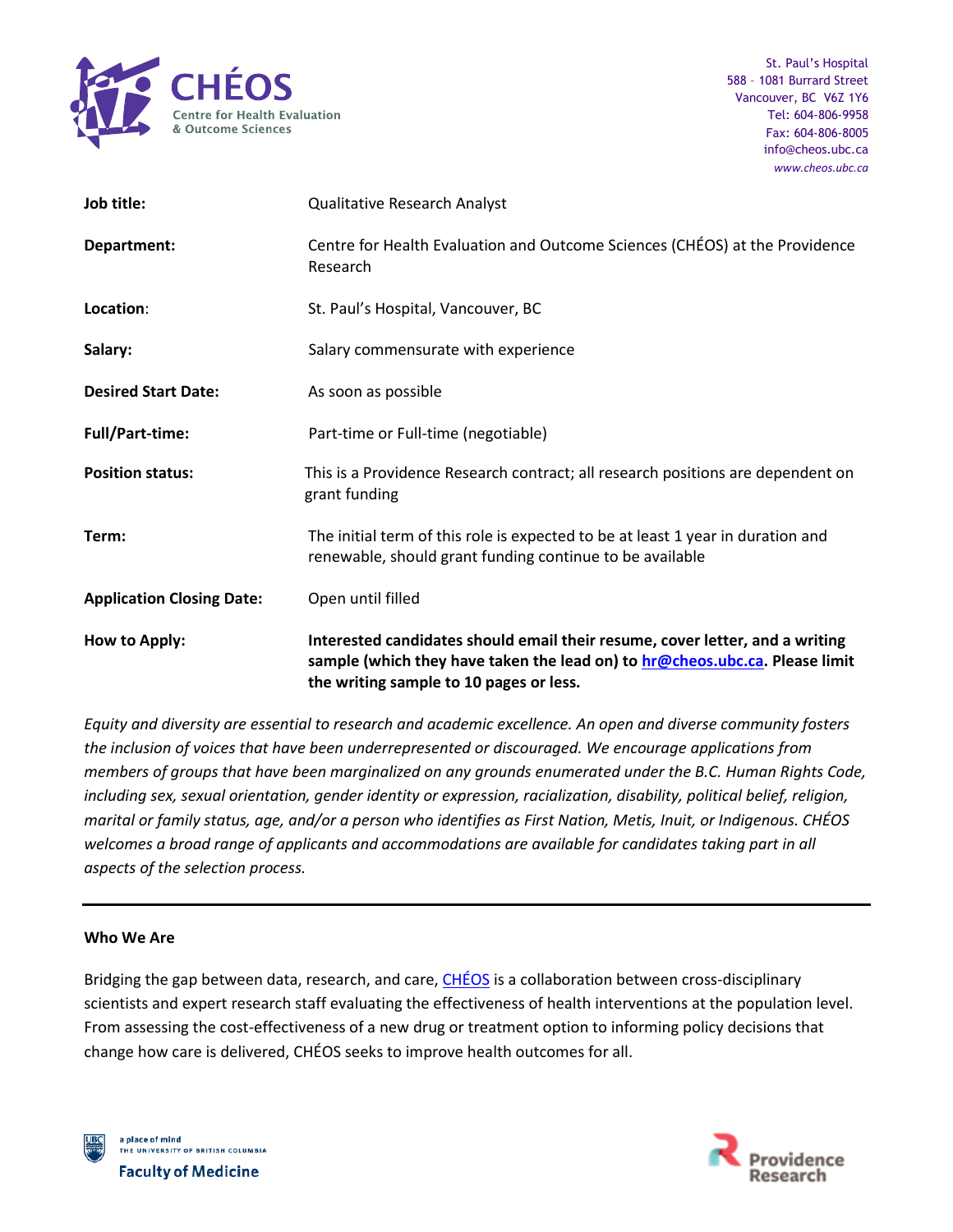## **The Role**

The Qualitative Research Analyst will collaborate with Dr. Eugenia Oviedo-Joekes' program of research studies including injectable opioid agonist treatment (iOAT). Situated under the [Program of Outcomes Research on](https://www.cheos.ubc.ca/portfolio/program-of-outcomes-research-on-treatment-with-injectables-for-addiction-portia/)  Treatment with [Injectables for Addiction \(PORTIA\)](https://www.cheos.ubc.ca/portfolio/program-of-outcomes-research-on-treatment-with-injectables-for-addiction-portia/) and the Person-Centered Care in Addiction and Public Health research program, this is an exciting and growing body of work that seeks to develop evidence-based approaches to shift drug policy in Canada.

The Qualitative Research Analyst will lead qualitative research activities and coordinate necessary aspects of studies applying qualitative methodologies, including client engagement, coordination, and participation in virtual and on-site research activities in the research office located in Vancouver's Downtown Eastside, data collection (interviews, focus groups, ethnographic observations), data analysis, interpretation, manuscript preparation, and knowledge translation. Some of the work performed includes:

- Leading and participating in day-to-day activities of existing qualitative studies, including the collection of qualitative data and organizing related research and evaluation activities at study sites.
- Leading and contributing to collection and analyses of qualitative data, including coding existing data, generating reports for diverse stakeholder groups, manuscripts for academic journals, and leading other knowledge translation outputs.
- Collaborating on harmonized ethics applications and provisos for qualitative studies.
- Participating in grant writing and other funding opportunities.
- Leading and contributing to knowledge translation activities.
- Performing other related duties as required.

## **Skills and Qualifications**

This position requires previous experience with ethnographic methods, as well as engagement with a diversity of health providers, experts, and stakeholder groups. The Qualitative Research Analyst must be exceptionally organized and detail-oriented with strong communication and collaboration skills. Additionally, the Qualitative Research Analyst must have demonstrated exceptional writing skills. Strong interview skills with a variety of client and provider populations, ideally in the field of substance use (i.e., people who use drugs, nurses and physicians working in the field, etc.). The position requires a strong sense of commitment to move policy forward to improve care for people who use drugs, as well as to foster an environment of respect and connection in a team with diverse members, including health care leaders, policymakers, clinicians, and people who use drugs. Additional qualifications:

- A graduate degree in a relevant discipline (e.g., public health, sociology, anthropology, nursing, social work, psychology) or the equivalent combination of education and relevant experience.
- Demonstrated understanding of public health, as well as addiction research and intersectionality.
- Enthusiastic disposition in bringing innovation to addiction research.
- Ability to work well independently and with a multidisciplinary team.
- Experience conducting qualitative interviews and focus groups; experience analyzing qualitative data (i.e., coding).
- Experience in qualitative and quantitative research, and study protocol requirements including ethical conduct of research.
- A patient and tolerant disposition is essential to navigate challenging interviews and interactions.
- Flexibility to adapt to client and clinical team needs.